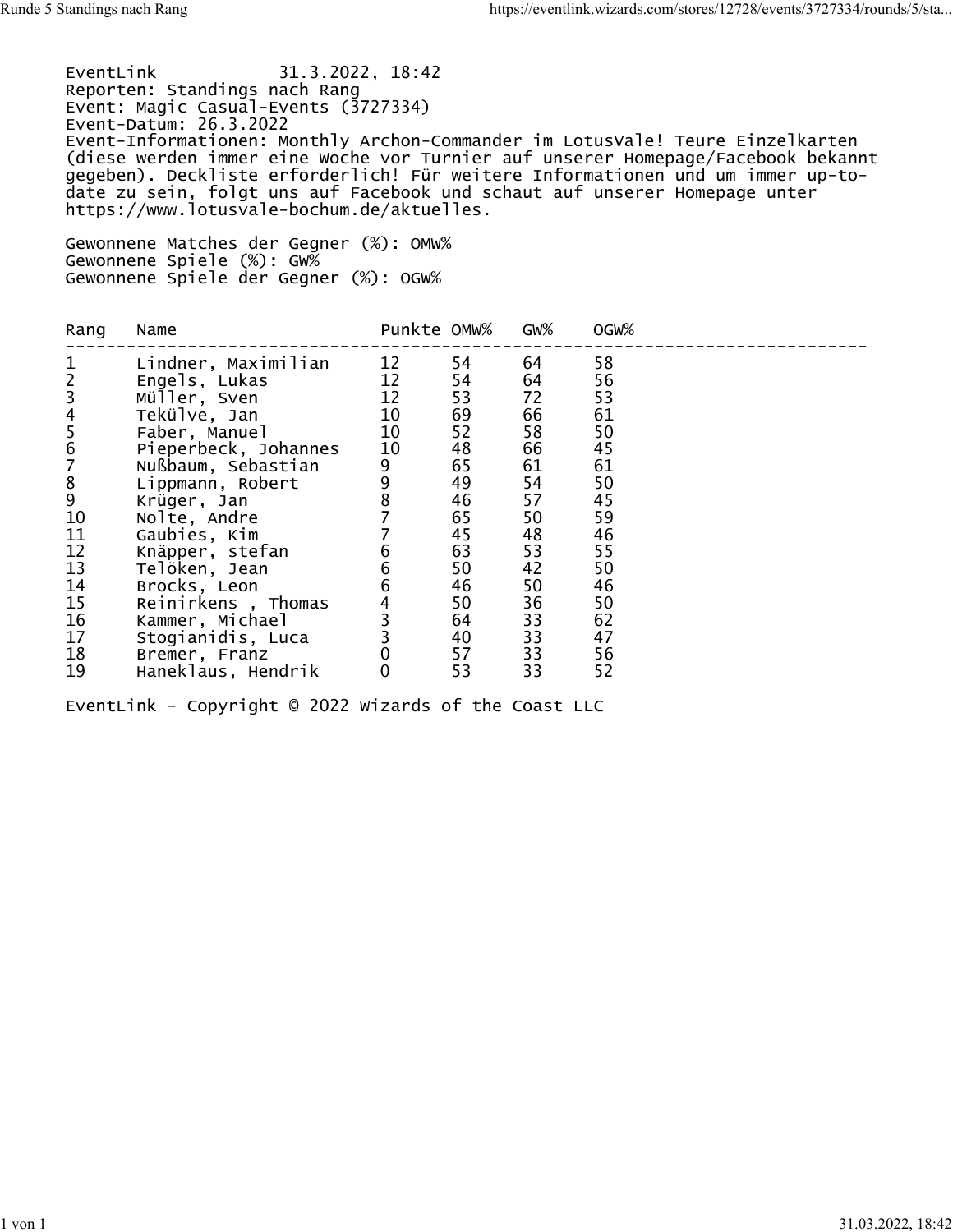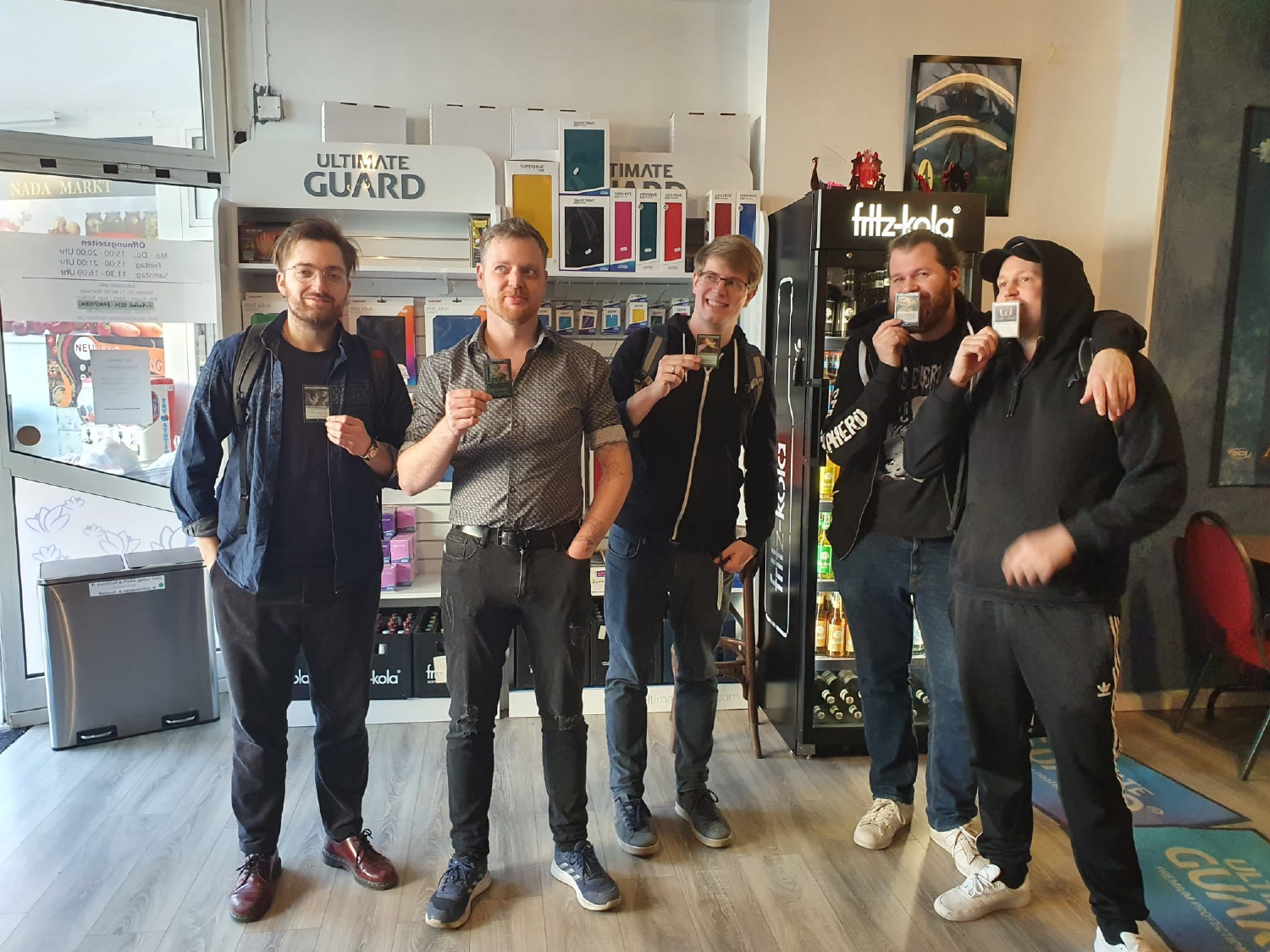Maximilian Lindner Keleth, Sunmane Familiar / Rograkh, Son of Rohgahh

1 Ahn-Crop Crasher 1 Akroma's Will 1 Arid Mesa 1 Barbarian Ring 1 Bastion Protector 1 Batterskull 1 Benevolent Bodyguard 1 Blinkmoth Nexus 1 Blood Moon 1 Bloodstained Mire 1 Boros Charm 1 Brimaz, King of Oreskos 1 Brutal Cathar 1 Castle Embereth 1 Cave of the Frost Dragon 1 Chain Lightning 1 Chained to the Rocks 1 Clifftop Retreat 1 Command Tower 1 Council's Judgment 1 Den of the Bugbear 1 Drannith Magistrate 1 Earthshaker Khenra 1 Eiganjo Castle 1 Elite Spellbinder 1 Enlightened Tutor 1 Esper Sentinel 1 Fateful Absence 1 Fiery Confluence 1 Flagstones of Trokair 1 Flame Slash 1 Flawless Maneuver 1 Flooded Strand 1 Fury 1 Gemstone Caverns 1 Gideon Blackblade 1 Giver of Runes 1 Goblin Guide 1 Imperial Recruiter 1 Inspiring Vantage 1 Intrepid Adversary 1 Jeska, Thrice Reborn 1 Kytheon, Hero of Akros 1 Laelia, the Blade Reforged 1 Legion Loyalist 1 Lightning Bolt 1 Lightning Helix 1 Lion Sash

1 Lotus Petal 1 Loyal Apprentice 1 Luminarch Aspirant 1 Magus of the Moon 1 Mana Tithe 1 Marsh Flats 1 Mishra's Factory 1 Mother of Runes 4 Mountain 1 Mox Amber 1 Mutavault 1 Needleverge Pathway 1 Oblivion Ring 1 On Thin Ice 1 Opal Palace 1 Parallax Wave 4 Plains 1 Plateau 1 Portable Hole 1 Prismatic Vista 1 Pyrokinesis 1 Ragavan, Nimble Pilferer 1 Ramunap Ruins 1 Ranger-Captain of Eos 1 Recruiter of the Guard 1 Reverent Mantra 1 Rugged Prairie 1 Sacred Foundry 1 Scalding Tarn 1 Selfless Savior 1 Simian Spirit Guide 1 Skyclave Apparition 1 Solitude 1 Stoneforge Mystic 1 Sunbaked Canyon 1 Sungold Sentinel 1 Swords to Plowshares 1 Tajic, Legion's Edge 1 Tangle Wire 1 Umezawa's Jitte 1 Unexpectedly Absent 1 Wasteland 1 Windswept Heath 1 Wooded Foothills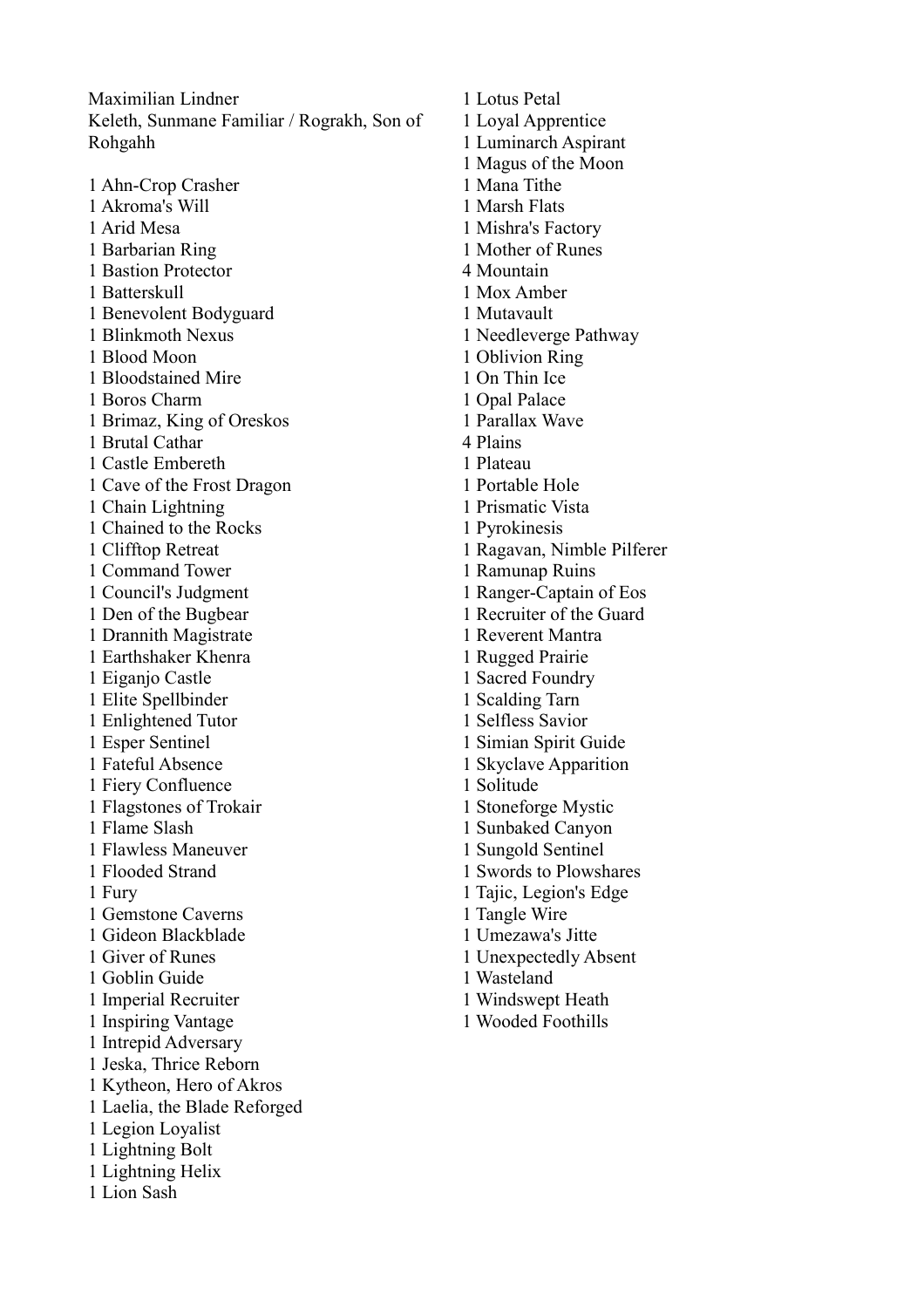Lukas Engels Yoshimaru, Ever Faithful / Tymna the Weaver 1 Anafenza, Kin-Tree Spirit 1 Aphemia, the Cacophony 1 Arid Mesa 1 Ayli, Eternal Pilgrim 1 Batterskull 1 Benevolent Bodyguard 1 Bloodstained Mire 1 Brightclimb Pathway 1 Caves of Koilos 1 Collective Brutality 1 Command Tower 1 Concealed Courtyard 1 Curse of Silence 1 Dauntless Bodyguard 1 Demonic Tutor 1 Disfigure 1 Drannith Magistrate 1 Eater of Virtue 1 Eiganjo Castle 1 Eiganjo, Seat of the Empire 1 Elspeth, Knight-Errant 1 Elspeth, Sun's Nemesis 1 Esper Sentinel 1 Fatal Push 1 Fetid Heath 1 Fight as One 1 Flagstones of Trokair 1 Flawless Maneuver 1 Flooded Strand 1 Gideon Blackblade 1 Giver of Runes 1 Godless Shrine 1 Harm's Way 1 Inkshield 1 Inquisition of Kozilek 1 Isamaru, Hound of Konda 1 Isolated Chapel 1 Kambal, Consul of Allocation 1 Kaya's Guile 1 Keleth, Sunmane Familiar 1 Killian, Ink Duelist 1 Kunoros, Hound of Athreos 1 Kytheon, Hero of Akros 1 Legion's Landing 1 Luminarch Aspirant 1 Mana Tithe 1 Marsh Flats 1 Mother of Runes 1 Mox Amber

1 Palace Jailer 1 Parallax Wave 1 Path to Exile 1 Plague Engineer 9 Plains 1 Polluted Delta 1 Prismatic Vista 1 Ramosian Rally 1 Reflecting Pool 1 Reidane, God of the Worthy 1 Reverent Mantra 1 Scrubland 1 Selfless Spirit 1 Shaile, Dean of Radiance 1 Shining Shoal 1 Shizo, Death's Storehouse 1 Sigrid, God-Favored 1 Silent Clearing 1 Skyclave Apparition 1 Solitude 1 Stoneforge Mystic 2 Swamp 1 Swift Reconfiguration 1 Sword of the Chosen 1 Swords to Plowshares 1 Takenuma, Abandoned Mire 1 Thalia, Guardian of Thraben 1 Thalia, Heretic Cathar 1 The Ozolith 1 The Wandering Emperor 1 Thoughtseize 1 Tomik, Distinguished Advokist 1 Toxic Deluge 1 Unexpectedly Absent 1 Urborg 1 Urborg, Tomb of Yawgmoth 1 Verdant Catacombs 1 Wasteland 1 Windswept Heath

1 Zealous Persecution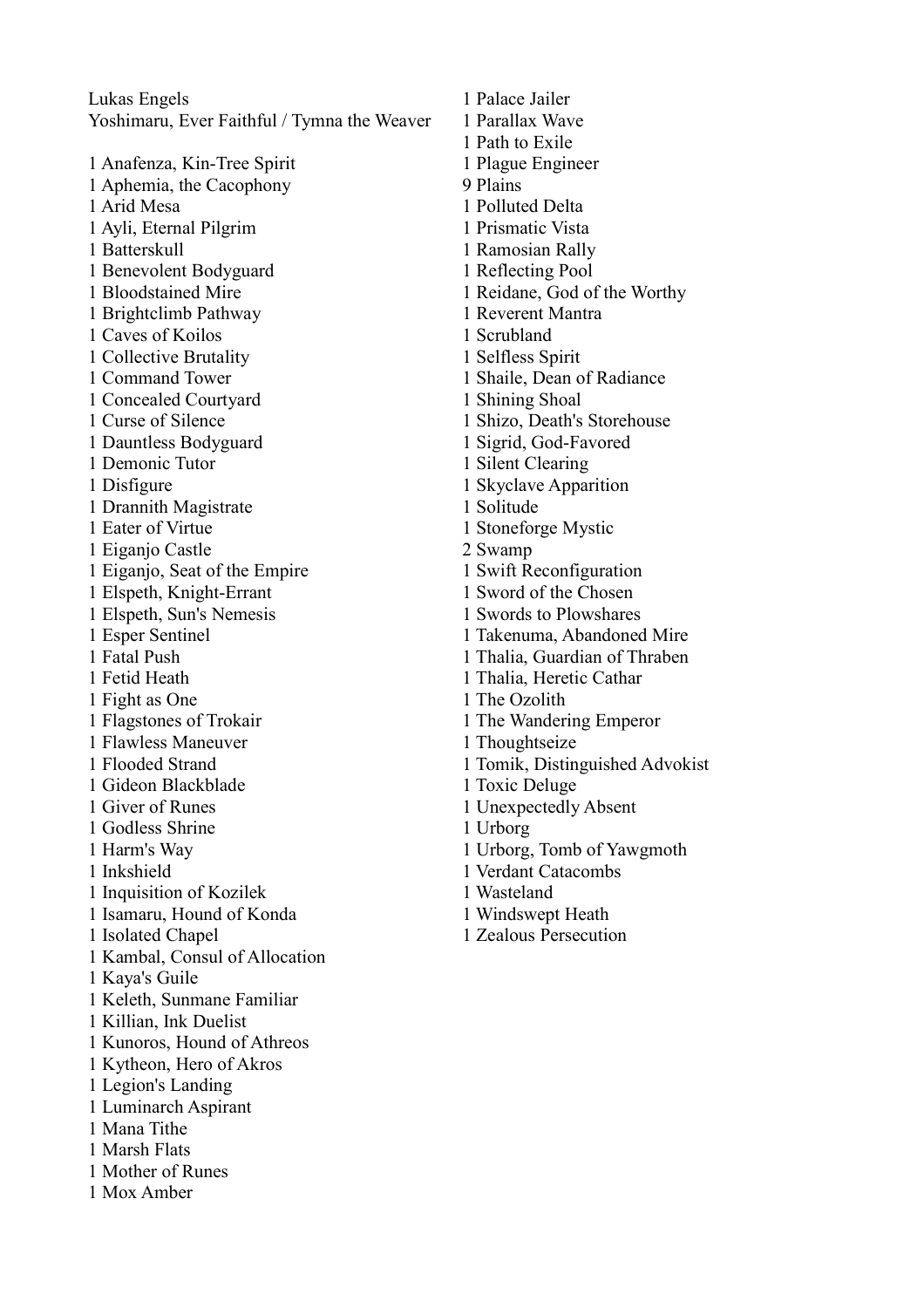| Sven Müller                                  | 1 Otawara, Soaring City |
|----------------------------------------------|-------------------------|
| Esior, Wardwing Familiar / 1 Keleth, Sunmane | 1 Parallax Wave         |
| Familiar                                     | 1 Pithing Needle        |
|                                              | 1 Polluted Delta        |
| 1 Adarkar Wastes                             | 1 Ponder                |
| 1 Ancient Den                                | 1 Portable Hole         |
| 1 Arid Mesa                                  | 1 Prismatic Vista       |
| 1 Balance                                    | 1 Propaganda            |
| 1 Blast Zone                                 | 1 Remand                |
| 1 Boomerang                                  | 1 Scalding Tarn         |
| 1 Brainstorm                                 | 1 Seachrome Coast       |
| 1 Brazen Borrower                            | 1 Seat of the Synod     |
| 1 Castle Ardenvale                           | 1 Sensei's Divining Top |
| 1 Castle Vantress                            | 1 Serum Visions         |
| 1 Celestial Colonnade                        | 1 Shadowspear           |
| 1 Command Tower                              | 1 Sigil of Sleep        |
| 1 Counterspell                               | 1 Snap                  |
| 1 Cryptic Command                            | 1 Snapback              |
| 1 Curiosity                                  | 1 Snapcaster Mage       |
| 1 Curious Obsession                          | 5 Snow-Covered Island   |
| 1 Curse of Silence                           | 3 Snow-Covered Plains   |
| 1 Daze                                       | 1 Solitude              |
| 1 Eiganjo Castle                             | 1 Spell Pierce          |
| 1 Eiganjo, Seat of the Empire                | 1 Spell Snare           |
| 1 Enlightened Tutor                          | 1 Staggering Insight    |
| 1 Fading Hope                                | 1 Standstill            |
| 1 Flagstones of Trokair                      | 1 Stifle                |
| 1 Flawless Maneuver                          | 1 Subtlety              |
| 1 Flooded Strand                             | 1 Supreme Verdict       |
| 1 Flusterstorm                               | 1 Swift Reconfiguration |
| 1 Force of Negation                          | 1 Swords to Plowshares  |
| 1 Force of Will                              | 1 Tale's End            |
| 1 Force Spike                                | 1 Teferi, Time Raveler  |
| 1 Gitaxian Probe                             | 1 True-Name Nemesis     |
| 1 Glacial Fortress                           | 1 Tundra                |
| 1 Hallowed Fountain                          | 1 Umezawa's Jitte       |
| 1 Hengegate Pathway                          | 1 Unexpectedly Absent   |
| 1 Jace, the Mind Sculptor                    | 1 Unsubstantiate        |
| 1 Lantern of the Lost                        | 1 Urza's Saga           |
| 1 Lofty Denial                               | 1 Vapor Snag            |
| 1 Mana Leak                                  | 1 Wash Away             |
| 1 Mana Tithe                                 | 1 Wasteland             |
| 1 Marsh Flats                                | 1 Windswept Heath       |
| 1 Memory Lapse                               | 1 Winter Orb            |
| 1 Mental Misstep                             |                         |
| 1 Miscalculation                             |                         |
| 1 Misty Rainforest                           |                         |
| 1 Mox Amber                                  |                         |
| 1 Mutavault                                  |                         |
| 1 Mystic Confluence                          |                         |
| 1 Mystic Gate                                |                         |
| 1 On Thin Ice                                |                         |
|                                              |                         |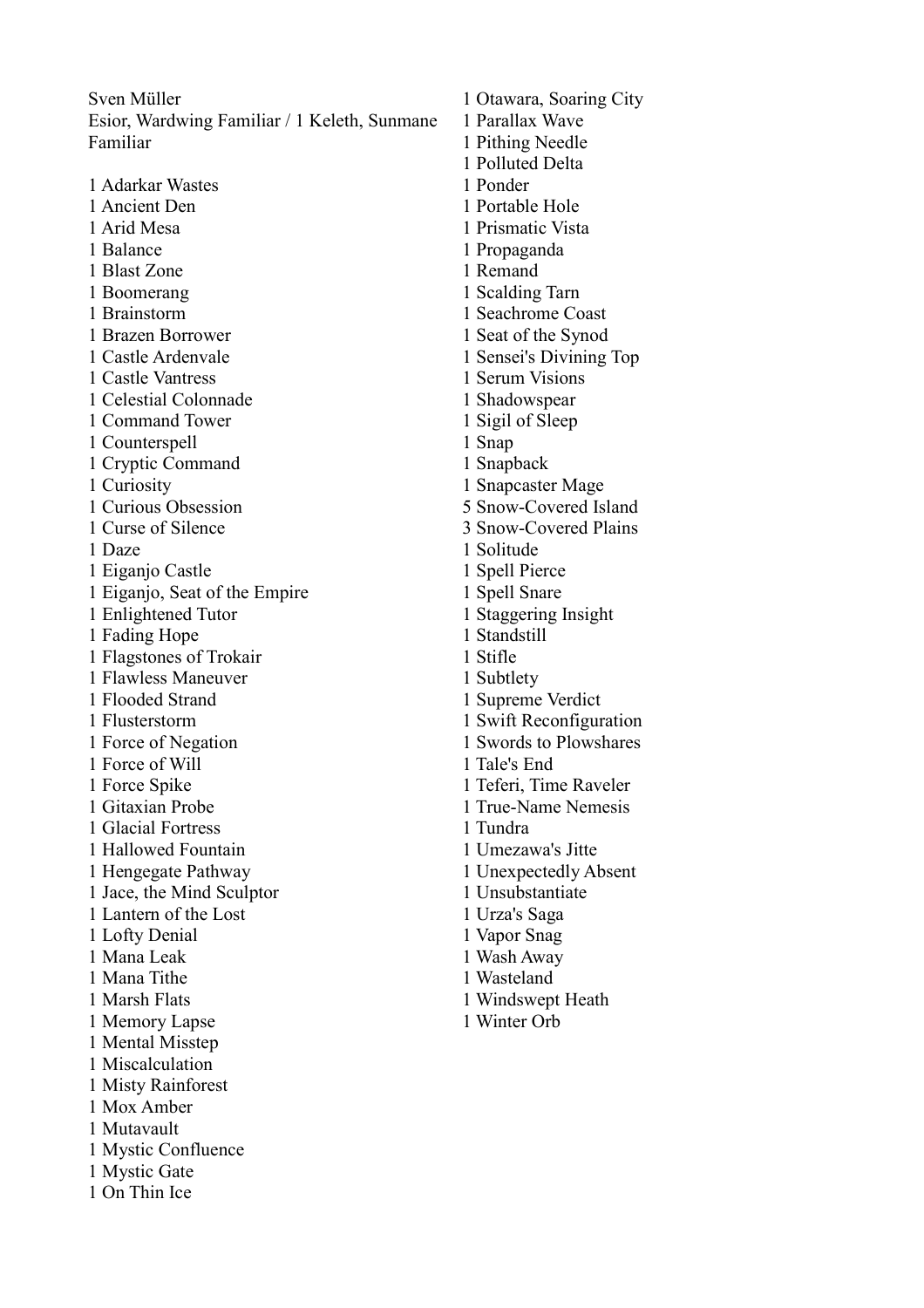| Jan Tekülve                                                 | 1 Nested Shambler                  |
|-------------------------------------------------------------|------------------------------------|
| Tevesh Szat, Doom of Fools / Tymna the Weaver 1 On Thin Ice |                                    |
|                                                             | 1 Parallax Wave                    |
| 1 Arid Mesa                                                 | 1 Phyrexian Tower                  |
| 1 Bitterblossom                                             | 1 Polluted Delta                   |
| 1 Bloodstained Mire                                         | 1 Prismatic Vista                  |
| 1 Bone Shards                                               | 1 Raise the Alarm                  |
| 1 Brightclimb Pathway                                       | 1 Rite of Oblivion                 |
| 1 Cabal Therapy                                             | 1 Scrubland                        |
| 1 Carrier Thrall                                            | 1 Servo Exhibition                 |
| 1 Caves of Koilos                                           | 1 Shambling Ghast                  |
| 1 Collective Brutality                                      | 1 Shambling Vent                   |
| 1 Command Tower                                             | 1 Shattered Sanctum                |
| 1 Concealed Courtyard                                       | 1 Silent Clearing                  |
| 1 Conclave Tribunal                                         | 1 Skullclamp                       |
| 1 Contamination                                             | 1 Skyclave Apparition              |
| 1 Council's Judgment                                        | 1 Smuggler's Copter                |
| 1 Curse of Silence                                          | 8 Snow-Covered Plains              |
| 1 Damn                                                      |                                    |
| 1 Dark Ritual                                               | 8 Snow-Covered Swamp<br>1 Solitude |
| 1 Demonic Tutor                                             |                                    |
| 1 Dismember                                                 | 1 Sorin, Lord of Innistrad         |
| 1 Divine Visitation                                         | 1 Steelshaper's Gift               |
|                                                             | 1 Stoneforge Mystic                |
| 1 Doomed Traveler                                           | 1 Swords to Plowshares             |
| 1 Drannith Magistrate                                       | 1 The Meathook Massacre            |
| 1 Dread Fugue                                               | 1 The Wandering Emperor            |
| 1 Duress                                                    | 1 Thoughtseize                     |
| 1 Eiganjo, Seat of the Empire                               | 1 Tidehollow Sculler               |
| 1 Enlightened Tutor                                         | 1 Tithe Taker                      |
| 1 Esper Sentinel                                            | 1 Umezawa's Jitte                  |
| 1 Fatal Push                                                | 1 Usher of the Fallen              |
| 1 Flooded Strand                                            | 1 Verdant Catacombs                |
| 1 Garrison Cat                                              | 1 Wasteland                        |
| 1 Gather the Townsfolk                                      | 1 Windswept Heath                  |
| 1 Gideon, Ally of Zendikar                                  | 1 Yawgmoth, Thran Physician        |
| 1 Go for the Throat                                         |                                    |
| 1 Godless Shrine                                            |                                    |
| 1 Hangarback Walker                                         |                                    |
| 1 Hive of the Eye Tyrant                                    |                                    |
| 1 Hunted Witness                                            |                                    |
| 1 Hymn to Tourach                                           |                                    |
| 1 Inquisition of Kozilek                                    |                                    |
| 1 Isolated Chapel                                           |                                    |
| 1 Kaya's Guile                                              |                                    |
| 1 Kitesail Freebooter                                       |                                    |
| 1 Lazotep Reaver                                            |                                    |
| 1 Legion's Landing                                          |                                    |
| 1 Lingering Souls                                           |                                    |
| 1 Lion Sash                                                 |                                    |
| 1 Mana Tithe                                                |                                    |
| 1 Marsh Flats                                               |                                    |

1 Mesmeric Fiend